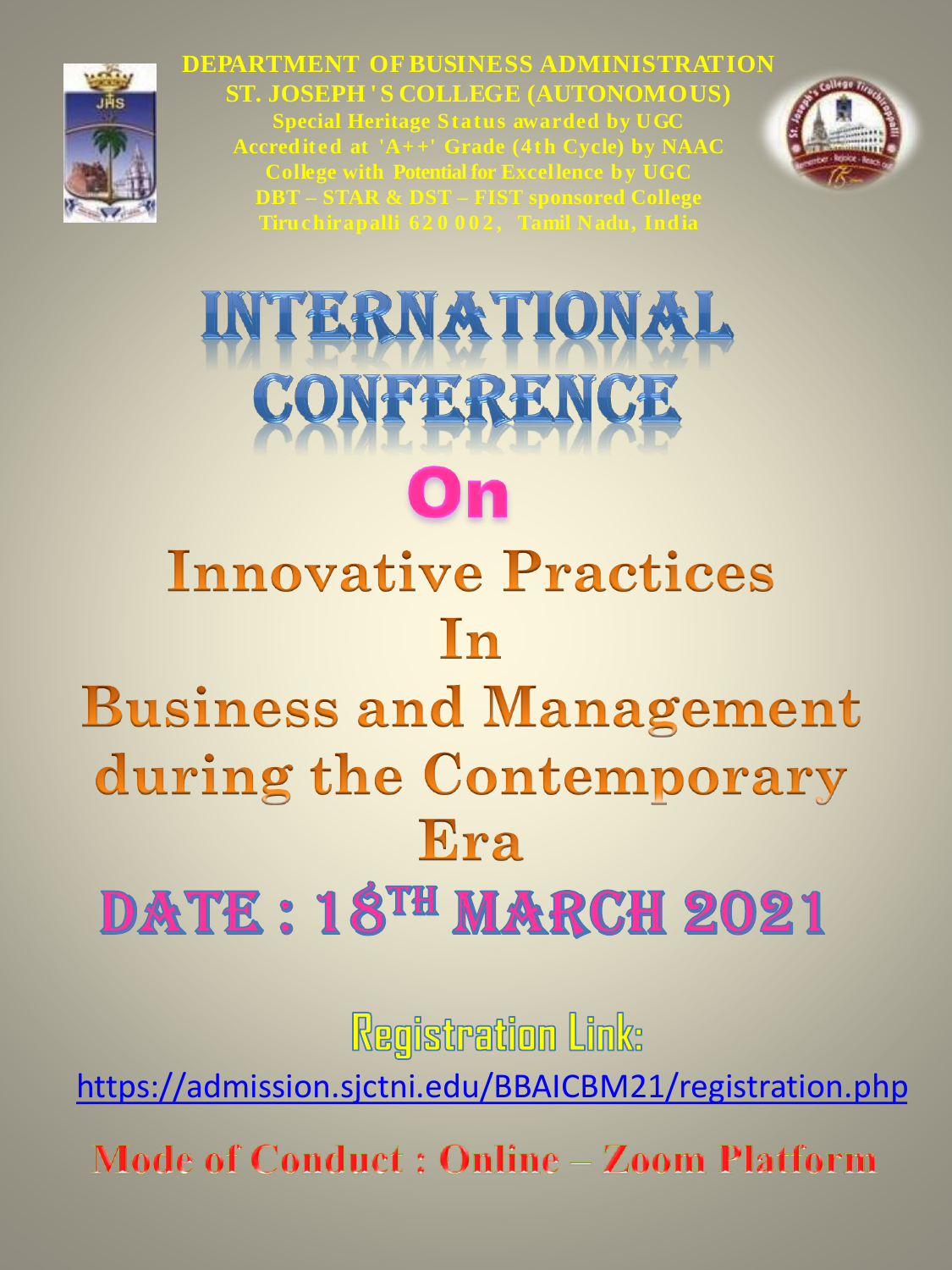#### **About the College:**

St. Joseph's is one of the ancient and prestigious institutions run by the Jesuits of Madurai province. The Society of Jesus is a worldwide organization of religious men, numbering about 19000 spread over the world of who over 3000 are working in the province of India. In TamilNadu alone there are about 500 Jesuits working on schools and colleges, youth service and social work centres in parishes and mission outreach programmes, and in almost every form of service and ministry of the church. The college has student's strength of about 7000 pursuing 16 undergraduate and 19 post graduate and 14 research programmes. St. Joseph's college is an affiliated first grade college of the Bharathidasan University. It was established in 1844 by the father of Society of Jesus. It was affiliated to the then madras university in 1869. The college celebrated its centenary in 1944, sesquicentenary in 1995. Its recognition of its meritorious services in the sphere of higher education, St. Joseph's college was conferred upon the honour of autonomous status in 1978 and acquired the five star status awarded by NAAC in 2000. It was recognized by UGC as a college with potential for excellence (CPE) in2004, reaccredited by NAAC with A+ grade in 2006 and accredited again by NAAC at a grade 3rd cycle in 2012 and Special Heritage Status in 2015, the only college in the state to be recommended for the fund in that current year. School of excellence have been planned and implemented in 2014 – 2015. Our college was reaccredited by NAAC with A++ grade in 2019 ( $4<sup>th</sup>$  cycle). By integrating related disciplines under one roof. This great temple of higher learning has produced a number of academicians, educationists, scientists, administrators, intellectuals, social workers, computer professionals, entrepreneurs, artist and other of national and international repute.

This Jesuit College trains young men and women of quality to be leaders in all walks of life so that they may serve the people of the nation in truth, justice and love. The St. Joseph's College has always upheld and radiated Goodness and Truth in its endeavour to impart quality in higher education. This educational establishment has been instrumental in churning out thousands of truly educated persons, physically fit and intellectually well equipped. Thus, this College stands for what is best in education.

#### **About the department:**

The department of Business Administration emerged in the year 1999 with its newly designed curriculum integrated with ICT for the year better coverage of the subject, accumulation of knowledge, attainment of skills, understanding and applicability. Our COURSE and curriculum effectively contribute for the national productivity and international competitiveness. Our department is known for more practical sessions. Our students acquire computer skills, internet skills, entrepreneurial skills, leadership qualities and learn investment tactics. Besides our students undergo internship program, bank apprentice training, in – plant training and also undertake project work. Our department has been using new strategies for advanced learning such as instructional strategy, private, informal extra home work, additional assignment of responsibility, providing access to professional learning centres. A par from demonstration method, questions and answer method, role play method, chalk and talk method, field trip method and project method the modern technique of teaching and learning are also used in our department. Currently our department has also undertaken MOU's with other organizations. Our students are becoming courageous, confident, energetic and creative and are taking part in a wide range of academic competitions organized by various colleges of various universities across the state. In this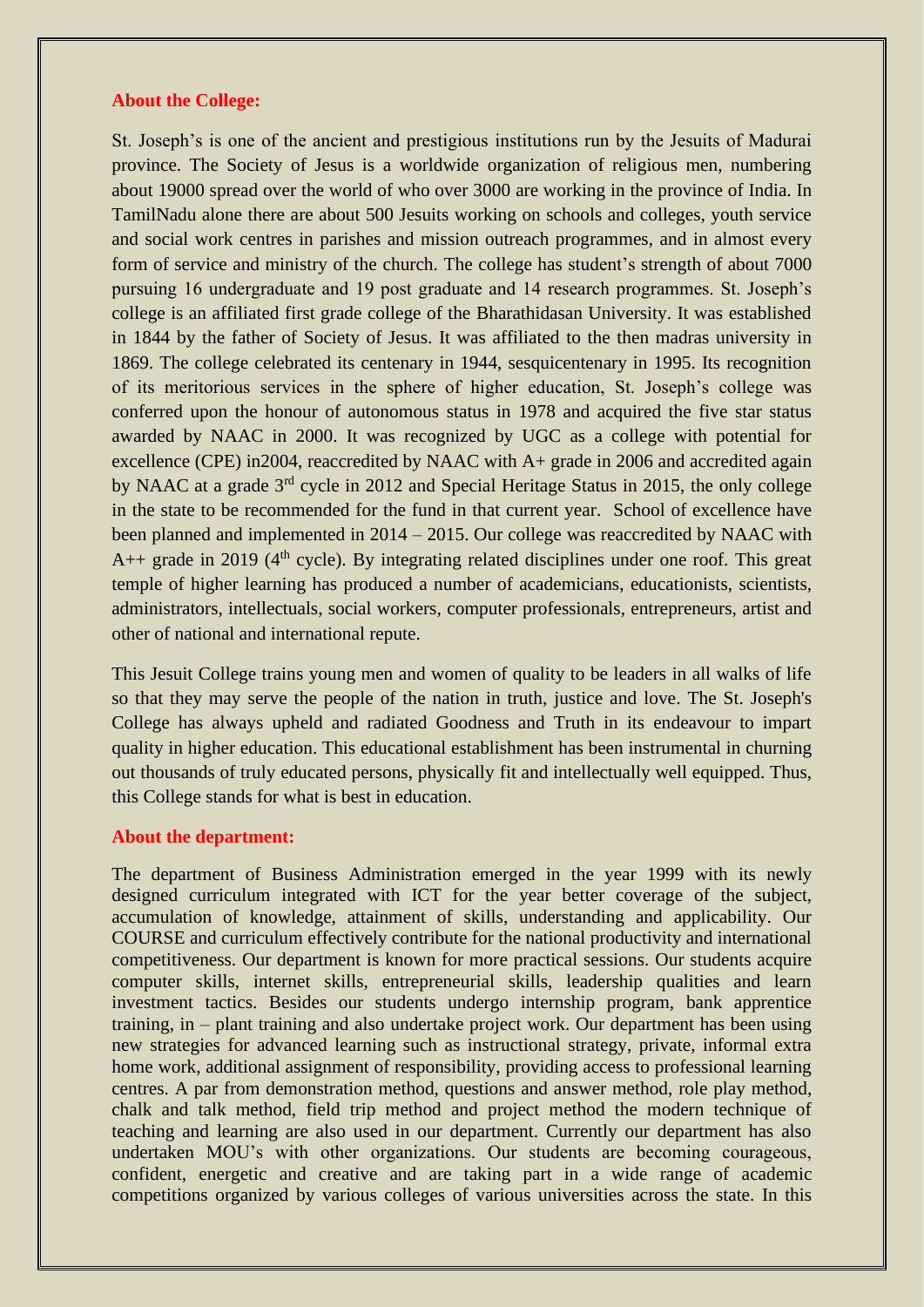regard they have won many medals and overall shields many times. The BBA programme provides our students the opportunity to go forward in the broad range of professional directions and build sound and rewarding careers to compete effectively in today's fast paced world. We also build in the employability skills among the students and motivate them to take up calculated risk and grow as successful entrepreneurs.

The curriculum is updated according to the changing environment in industry, business world, commerce and management though board of studies with eminent members. With our high earned potentials we are organizing an International conference on "**Innovative Practices In Business and Management During the Contemporary Era"**

#### **Conference Theme:**

In Today's world, the successful exploitation of new ideas is crucial to any business, being able to improve its processes, bring new and improved products and services to market, increase its efficiency and, most importantly, improve its profitability. Business world has created new environment and opportunities setting new expectations, competition and challenges. Organizations and markets are in transition towards digital, smart and network age. Emerging trends and practices have established higher standards creating new benchmarks. Are managers, leaders, and entrepreneurs up to the task of tackling the great issues and challenges that we face? Most would argue that they are not. With a mix of highprofile practitioners and thought leaders in their respective fields, the conference will provide impulses to the emerging global dialogue on mastering this issues and challenges in the era of globalization. The conference offers a platform for academicians, researchers, consultants and practitioners to propose scientific solutions. It will dive into exemplary research insights that point at a new direction. Participants will gain new perspectives from concrete facts that they might include in their strategies and their own practices as they prepare for the future.

The conference provides a platform for academics, researchers and practitioners to share ideas and implementation of actionable items to solve problems and face challenges across different functional areas of management and social sciences. The focus of the conference is on the application of managerial perspectives to real world problems. Thus our theme covers all kinds of Innovative Practices that should be undertaken in business and management in order to survive and to prosper during the contemporary era.

#### **Objective:**

• To facilitate research based knowledge creation and dissemination among academicians students and practioners in management and other social sciences.

#### **Call for Submissions:**

You are invited to participate and /or present your work in the **"International Conference on Innovative Practices In Business and Management During the Contemporary Era**" organized by Department Of Business Administration**,** St. Joseph's College (Autonomous), Tiruchirapalli on 18<sup>th</sup> March 2021.

#### **Sub-Themes:**

- Role of Artificial Intelligence
- Innovation and Technology
- Innovative Marketing Strategies
- COVID 19 and Innovation
- Green Innovation and Sustainability
- Barriers for Innovation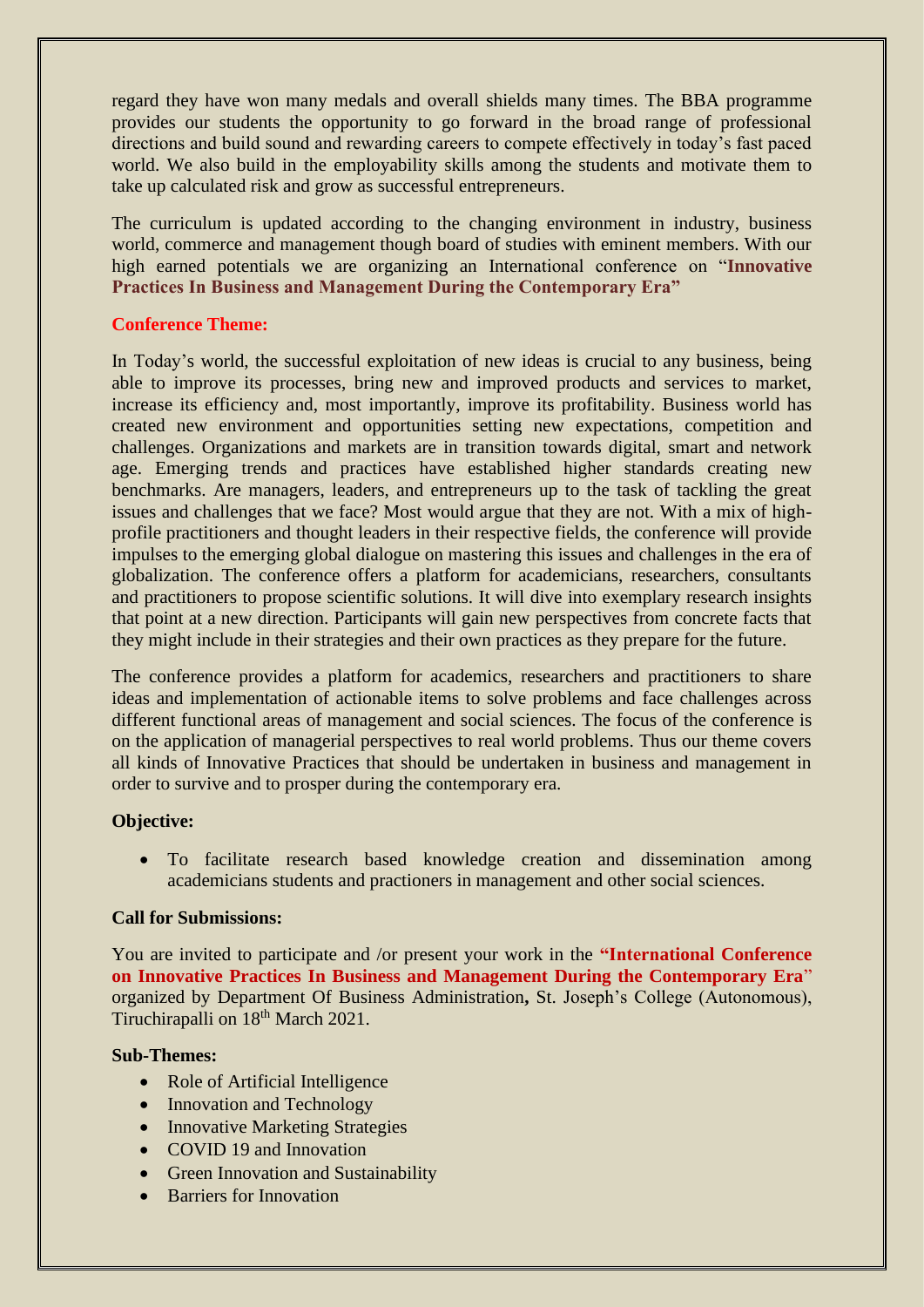- E-Management
- Innovation and Government
- Opportunities for innovative development of global economy.
- Management: Modern development tendencies.
- Management in MNC's.
- Computerization and Management.
- Service sector and Management.
- Any other Relevant Areas in Finance, HR, Organisation Behaviour, Marketing, Operations, Supply Chain, Strategy, IT & Systems, International Business and Economics.

#### **Special Sessions**

Apart from paper presentations, participants also have an opportunity to explore the possibilities of new areas of research, research tools, and to learn how to publish in high impact journals. These insights will be delivered by expert team from academics and nonacademics.

#### **Guidelines for Abstract Submission**

Selection of papers for presentation will be based on structured abstracts not exceeding 250 words. The abstract should be submitted online in word format at **sjcbbaconference2021@gmail.com** Abstracts must include a clear indication of the purpose of research, methodology, major results, implications, and key references. The author(s) should clearly mention under what area of interest of the conference the abstract is to be included. They should adhere to the following

Mention the Paper Type (viz., Research Paper, Conceptual Paper, Case Study, Literature Review, General Review) on the top of the Structured Abstract. **Structured Abstracts** will be evaluated through a review process and authors will be notified of acceptance/rejection on or before 15<sup>th</sup> March 2021. Acceptance of the abstract implies that at least one of the authors will attend the conference and present the paper.

#### **Publication**

Selected papers of this conference will be published in UGC CARE listed Journals subject to editorial & review process with an additional publication fee of Rs.2500/-

#### **Criteria for Review and Evaluation**

**Relevance:** Does the subject of the paper appeal to the interests of the Conference attendees?

**Applicability:** Does the paper bridge the gap between theory and practice?

**Credibility:** Does the paper present credible and accurate information?

**Methodology:** Does the paper use sound and appropriate method(s)?

**Organization:** Does the paper follow a definite direction and clear Organization?

**Originality:** Does the paper add new findings, insights, or knowledge to the body of literature?

**Research:** Does the paper compare and weigh the material against the work of others?

**Conclusions:** Is the conclusions sound and justified?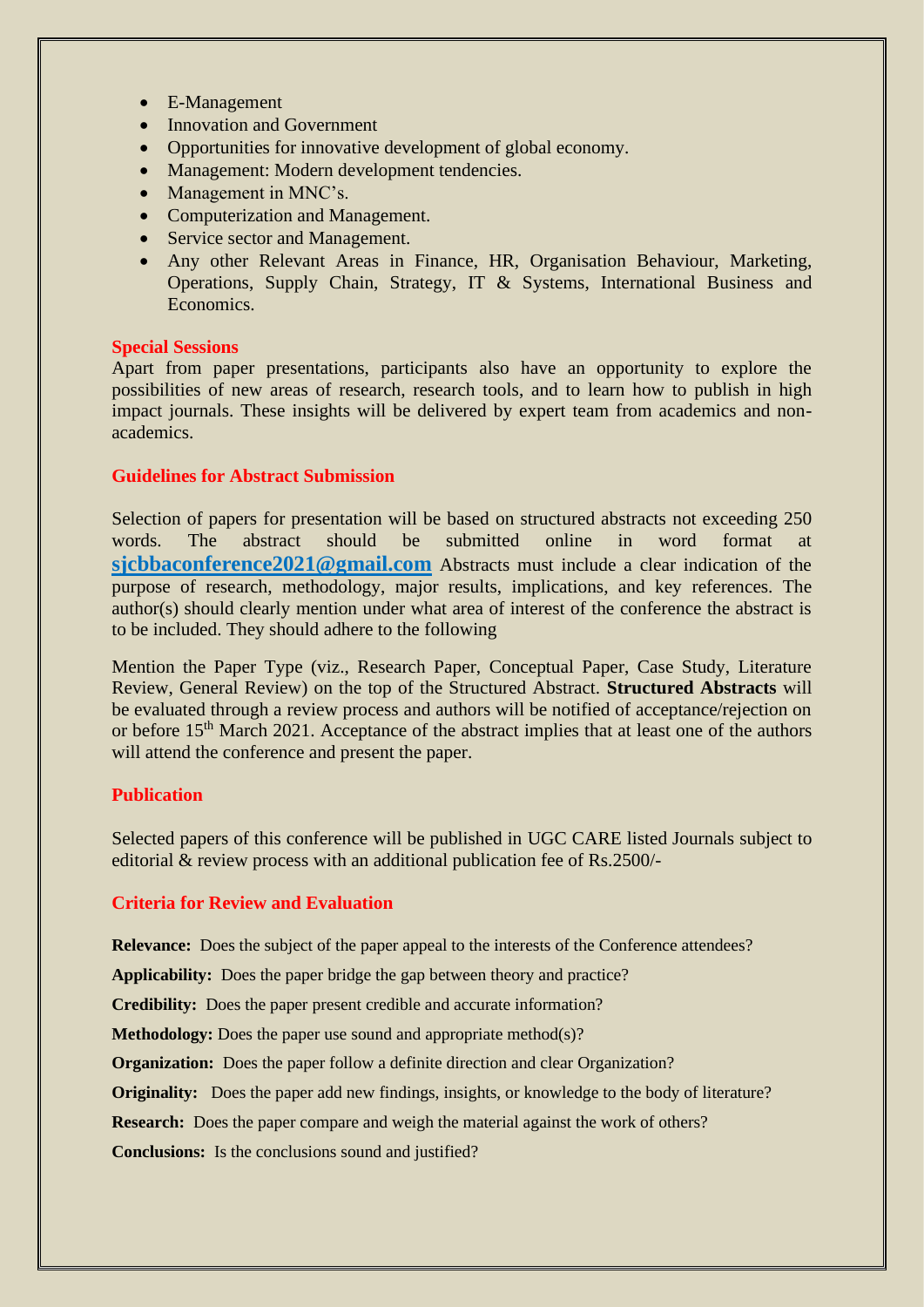**Managerial Implications:** Are the managerial relevance and implications of the decision problem demonstrated?

Format: Are the abstract and the paper as per the guidelines for submission?

**References:** Are the references adequate?

#### **Awards**

Best paper Awards will be given to Top three papers in the conference.

#### **Important Dates**

| <b>EVENT</b>                                      | <b>DATE</b>       |
|---------------------------------------------------|-------------------|
| <b>Last Date for Abstract Submission</b>          | $14th$ March 2021 |
| <b>Notification of Acceptance of the Abstract</b> |                   |
|                                                   | $15th$ March 2021 |
| <b>Last Date for Registration</b>                 |                   |
|                                                   | $17th$ March 2021 |
| <b>Submission of Presentation in PPT Format:</b>  |                   |
|                                                   | $17th$ March 2021 |
| <b>Conference Date</b>                            | $18th$ March 2021 |

#### **Registration & Submission of Presentation in PPT format**

Participants can register for the conference by paying the prescribed Registration fee the details of which are mentioned below. Participants interested in presenting Papers should send in their content in a PPT format to our Conference mail id **sjcbbaconference2021@gmail.com** with the option of submitting their full Paper at a later date.

#### **Registration Fee**

| <b>Category</b>                                | <b>Registration</b><br>Fee |
|------------------------------------------------|----------------------------|
| <b>Students</b>                                | 100                        |
| <b>Research Scholars</b>                       | 150                        |
| <b>Faculty / Corporate</b><br><b>Delegates</b> | <b>200</b>                 |

### Conference Registration & Payment link:

<https://admission.sjctni.edu/BBAICBM21/registration.php>